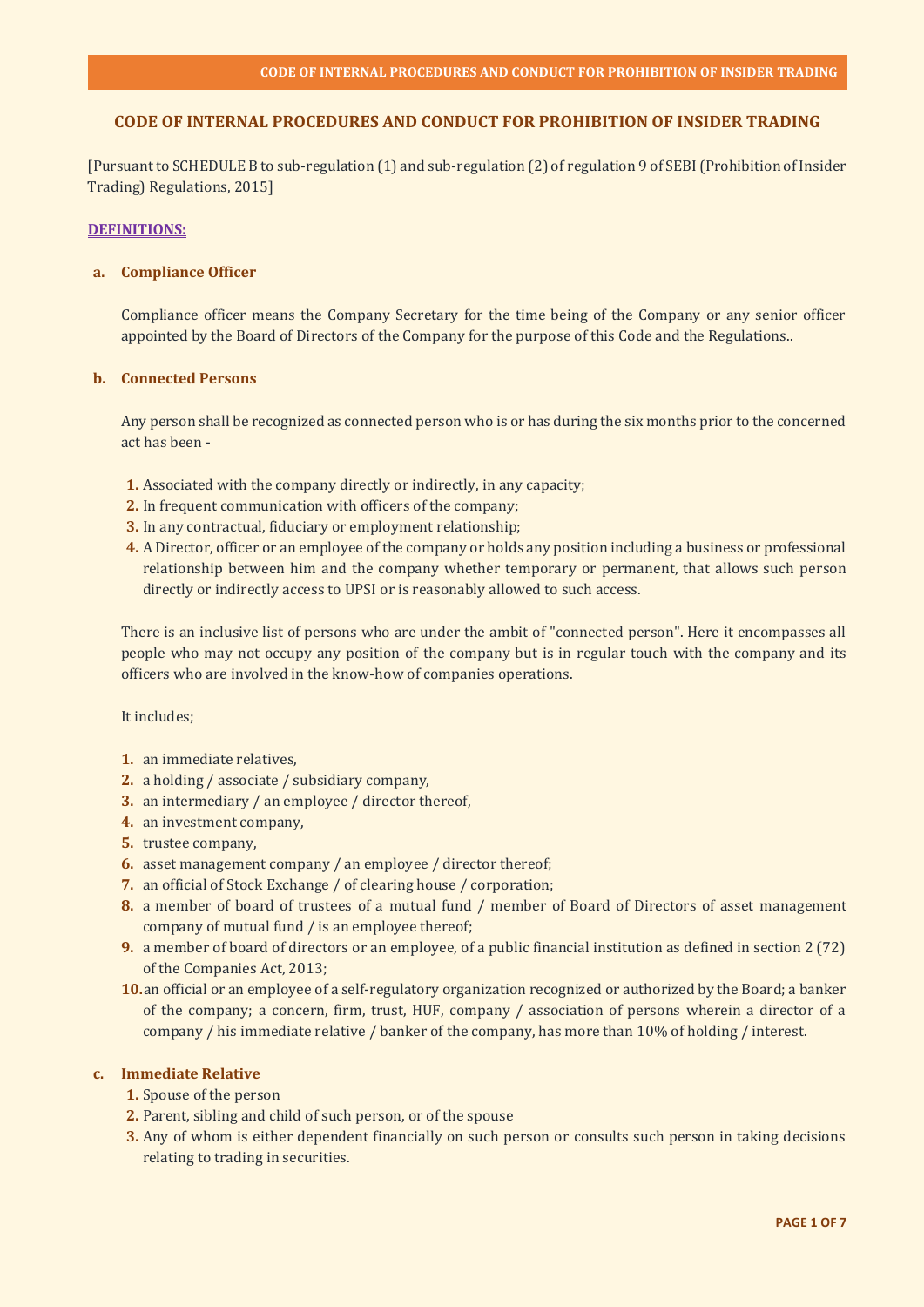# **d. Insider**

Insider is a person who is :

- **1.** A connected person
- **2.** In possession of UPSI

Anyone in possession of or access to UPSI should be considered as an insider regardless of how one came in the possession of or had access to such information.

### **e. Unpublished Price Sensitive Information**

Any information, relating to the company or its securities, directly or indirectly, that is not generally available, which upon become generally available, is likely to materially affect the price of the securities.

### **f. Designated Persons**

shall include;

- **1.** Managing Director, Whole time Directors, Chief Financial Officer, Company Secretary, Presidents, Senior Vice Presidents, Vice Presidents, Senior General Manager – Finance and Company Secretary.
- **2.** The employees designated by the Company to whom these trading restrictions shall be applicable, keeping in mind the objectives of this code of conduct.

The Compliance Officer shall assist all the employees and directors in addressing any clarifications regarding the Securities and Exchange Board of India (Prohibition of Insider Trading) Regulations, 2015 (hereinafter referred to as SEBI PIT Regulations) and the Company's code of conduct.

# **APPLICABILITY**

This "Code of Internal Procedures and Conduct for prohibition of insider trading in dealing with the securities of Blue Blends (India) Limited" shall apply to all "insiders" defined as above including Connected Person and Designated Persons.

#### **COMMUNICATION OR PROCUREMENT OF UNPUBLISHED PRICE SENSITIVE INFORMATION**

- **1.** No insider will communicate or allow access to UPSI related to a company or securities listed or proposed to be listed, to any person or other insiders except when such communication is legitimate for the purpose of their duty, performance or legal obligations.
- **2.** No person can procure from or cause the communication by an insider of UPSI except in the case of discharge of duty or legal obligations.
- **3.** Open Offer obligations
- **4.** UPSI may be communicated in cases where a communication is needed for a transaction in the best interests of the Company. The Board of Directors will ensure public disclosure at least two days prior the transaction being effected.
- **5.** Parties to execute Non-Disclosure Agreement and shall not trade in securities when in possession of UPSI.

#### **RESTRICTION ON TRADING WHILE IN POSSESSION OF UPSI**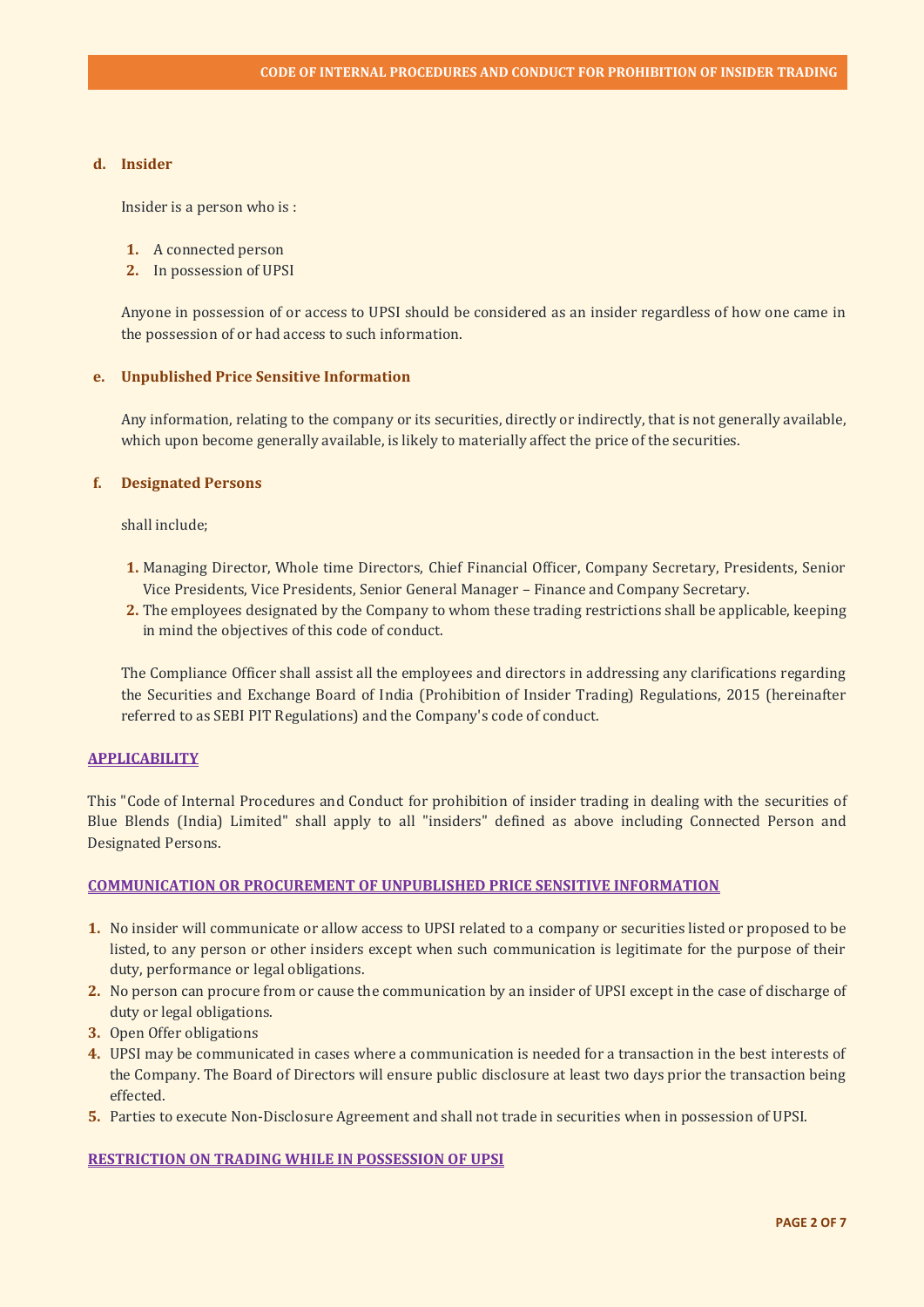No insider shall trade in securities that are listed on a stock exchanges when in possession of UPSI with exception to following situations:

- 1. Transactions which are off-market inter-se transfer between the promoters who were in possession of same UPSI and in compliance of Regulation 3 (Restriction in communication of UPSI) as well as both the parties have made a conscious and informed trade decision.
- 2. In case of non individual insiders :
	- a. The decision making individuals were not in possession of such UPSI when they took the decision to trade
	- b. Appropriate arrangements were in place to ensure that these regulations are not violated and no UPSI communicated by individuals taking decisions to individuals trading and
	- c. The trades were made pursuant to trading plan.

All information shall be handled within the organisation on a need-to-know basis and no UPSI shall be communicated to any person except in furtherance of the insider's legitimate purposes, performance of duties or discharge of his legal obligations.

# **TRADING PLAN**

An insider shall have to formulate a trading plan and place it before the Compliance Officer for approval and public disclosure so that trades can be carried out on his behalf. Such trading plan shall:–

- a. not entail commencement of trading on behalf of the insider earlier than six months from the public disclosure of the plan;
- b. not entail trading for the period between the twentieth trading day prior to the last day of any financial period for which results are required to be announced by Blue Blends (India) Limited and the second trading day after the disclosure of such financial results;
- c. entail trading for a period of not less than twelve months;
- d. not entail overlap of any period for which another trading plan is already in existence;
- e. set out either the value of trades to be effected or the number of securities to be traded along with the nature of the trade and the intervals at, or dates on which such trades shall be effected; and
- f. not entail trading in securities for market abuse.
- g. Compliance Officer will review the trading plan and assess to check any potential violations of these regulations and may even ask for undertakings as may be required for implementation of plan.
- h. Trading plan once approved shall be irrevocable and insider will mandatorily have to implement the plan. If UPSI is not generally available and six months time has elapsed after giving any trading plan, the person in possession of UPSI cannot trade until UPSI gets disclosed or any other legitimate causes and to be confirmed by the Compliance Officer.
- i. Once Trading Plan gets approved, the Compliance Officer shall notify the plan to the Stock Exchanges on which the securities are listed.

# **TRADING WINDOW**

Blue Blends (India) Limited shall specify a trading period, to be called "Notional Trading Window", which shall be used as an instrument of monitoring trade by designated persons for trading in the Company's securities. The trading window shall be closed during the time when the Compliance Officer determines that the designated person or class of designated persons can reasonably be expected to have possession of information referred to in paragraph (A) below which is un-published.

(A) The trading window shall be, inter alia, closed at the time of:-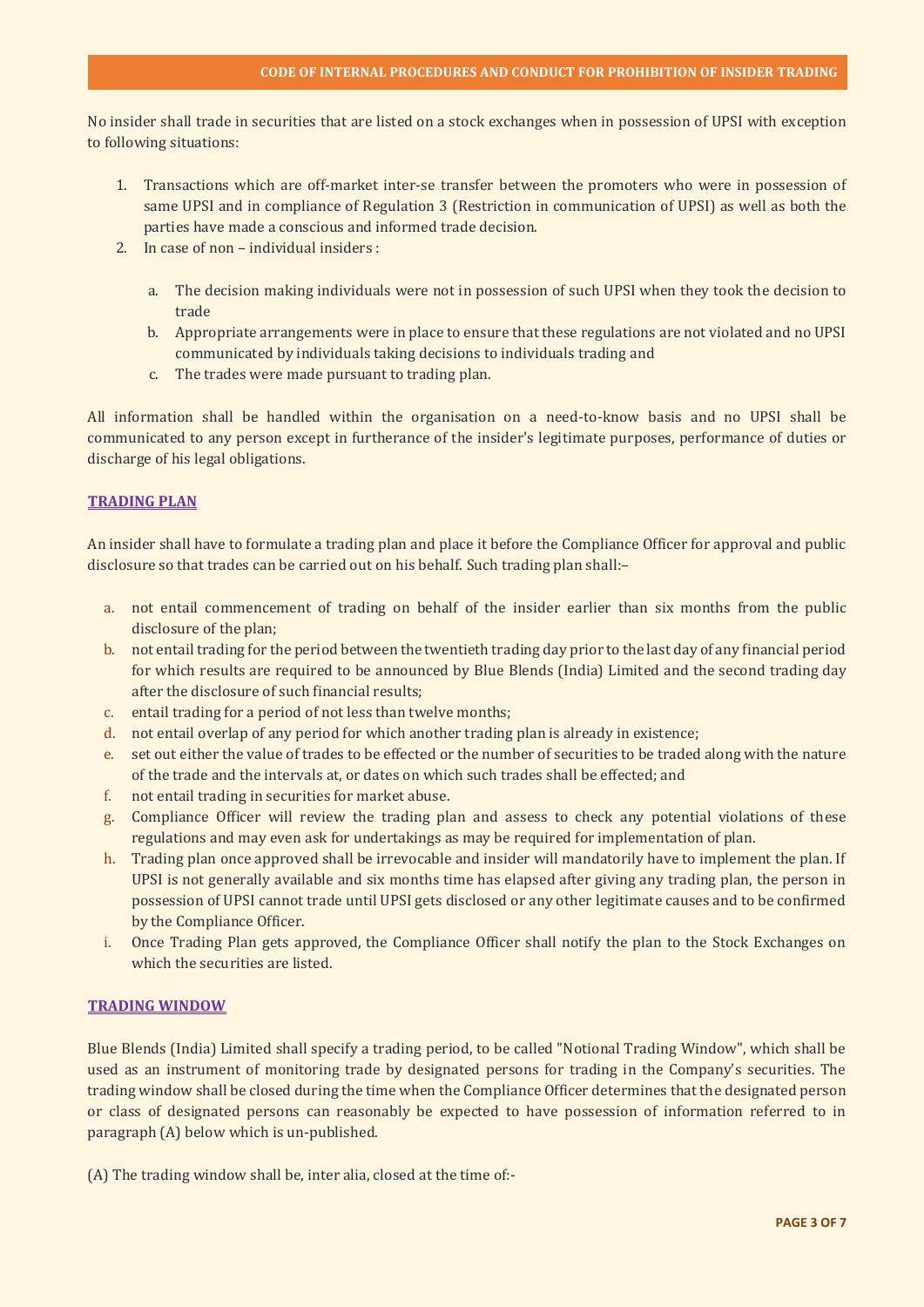- 1. Declaration of Financial results (quarterly, half-yearly and annual)
- 2. Declaration of dividends (interim and final)
- 3. Consideration of issue of securities by way of public/ rights/bonus etc., by the Board
- 4. Consideration of any major expansion plans or execution of new major projects by the Board.
- 5. Consideration of amalgamation, mergers, takeovers and buy-back by the Board
- 6. Consideration of disposal of whole or substantially whole of the undertaking by the Board
- 7. Any changes in policies, plans or operations of the Company.

When the trading window is closed, the Designated Employees / Directors and their immediate relatives shall not trade in the Company's securities during such period.

The time for commencement of closing of trading window shall be decided by the Company.

The re-opening of the trading window shall be determined by the Compliance Officer and the trading window shall be opened 48 hours after the information referred to in paragraph (A) is made public. This trading window shall also be applicable to any person having contractual or fiduciary relation with the company, such as auditors, accountancy firms, law firms, analysts, consultants etc., assisting or advising the company. All Directors and Designated Employees of the Company shall conduct all their dealings in the securities of the Company only in a valid trading window and shall not deal in any transaction involving the purchase or sale of the Company's securities during the periods when trading window is closed, as referred to in paragraph (A) or during any other periods as may be prescribed by the Company from time to time.

In case of ESOPs, exercise of option may be allowed in the period when the trading window is closed. However, sale of shares allotted on exercise of ESOPs shall not be allowed when trading window is closed.

#### **DISCLOSURES**

## **1. Initial Disclosure**

Every promoter, Key Managerial person and Director shall disclose their holding of the company as on date of these regulations taking into effect, to the Company within 30 days of regulations taking effect. Every person on appointment as Key Managerial Personnel or a Director of the Company or upon becoming a promoter shall disclose his holdings to the Company as on date of appointment or upon becoming promoter within 7 days of appointment.

# **2. Continual Disclosure**

Every promoter, employee and director shall disclose to the Company the number of securities acquired or disposed of within two working days of such transaction if the value of the securities treaded, whether in one transaction or a series of transactions aggregates to a traded value in excess of 10% or ten lakhs or such value as may be specified. Compliance Officer shall notify the particulars of such trading to the stock exchange on which the securities are listed within two trading days of receipt of the disclosure or from becoming aware of such information.

# **3. Disclosures by other connected persons**

Blue Blends (India) Limited may, at its discretion require any other connected person or class of connected persons to make disclosures of holdings and trading in securities of the company in such form and at such frequency as may be determined by the company in order to monitor compliance with these regulations. All Directors / Designated employees of the listed Company shall be required to forward following details of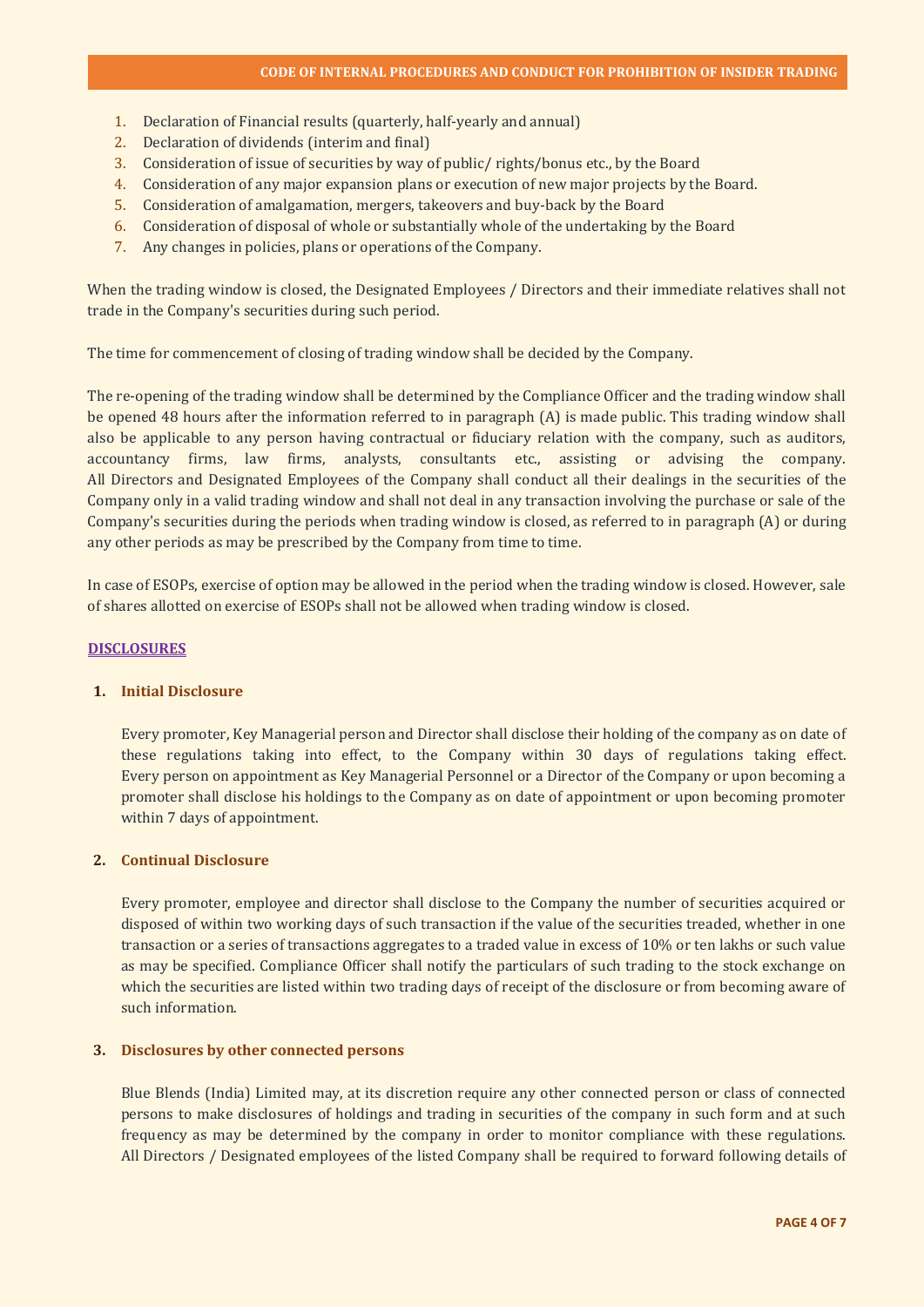their securities transactions including the statement of dependent family members (as defined by the Company) to the Compliance Officer:

- **1.** All holdings in securities of that Company by Directors / Designated Employees at the time of joining of the Company;
- **2.** Annual statement of all holdings in securities.

The Compliance Officer shall maintain records of all the declarations in the appropriate form given by the Directors / Designated Employees for a minimum period of five years. The Compliance officer shall report to the Board of Directors and in particular, shall provide reports to the Chairman of the Audit Committee, if any, or to the Chairman of the Board of Directors at every Board meeting, all the details of the dealing in the securities by Directors / Designated Employees of the Company and the accompanying documents that such persons had executed under the pre-dealing procedure as envisaged in this code.

#### **PRE-CLEARANCE OF TRADES**

All Directors, Connected persons and Designated Employees of the Company and their immediate relatives, as declared to the Company, who intend to deal in the securities of the Company above 10,000 shares should pre-clear the transaction. No designated person shall apply for pre-clearance of any proposed trade if such designated person is in possession of unpublished price sensitive information even if the trading window is not closed. The pre-dealing procedure is described as hereunder.

An application may be made in such form as the Company may notify in this regard, to the Compliance Officer indicating the estimated number of securities that the Director/ Designated Employee/Connected Persons intends to deal in, the details as to the depository with which the person has a security account, the details as to the securities in such depository made and such other details as may be required by any rule made by the Company in this behalf.

An undertaking shall be executed in favour of the Company by such Director/ Designated Employee incorporating, inter alia, the following clauses may be applicable:

- 1. That the Designated Persons / Directors does not have any access or possession of any "Price Sensitive Information" up to the time of signing the undertaking.
- 2. That in case the Designated Employee / Director has access to or possess "Price Sensitive Information" after the signing of the undertaking but before the execution of the transaction he / she shall inform the Compliance Officer of the change in his position and that he  $/$  she would completely refrain from dealing in the securities of the Company till the time such information becomes public.
- 3. That he / she has not contravened the code of conduct for prevention of insider trading as notified by the Company from time to time.
- 4. That he / she has made a full and true disclosure in the matter.

The Compliance Officer shall confidentially maintain a list of such securities as "restricted list" which shall be used as the basis for approving or rejecting applications for pre-clearance of trades.

## **OTHER RESTRICTIONS**

All Directors and Designated Employees shall execute their trade within **seven trading days**, where the trades which have been pre-cleared have to be executed by the designated persons. If the trade is not executed within such **seven trading days**, fresh pre- clearance will be necessary.

All Directors and Designated Employees who buy or sell any number of shares of the Company shall not enter into a **contra transaction**, i.e., sell or buy any number of shares during the next **six months** following the prior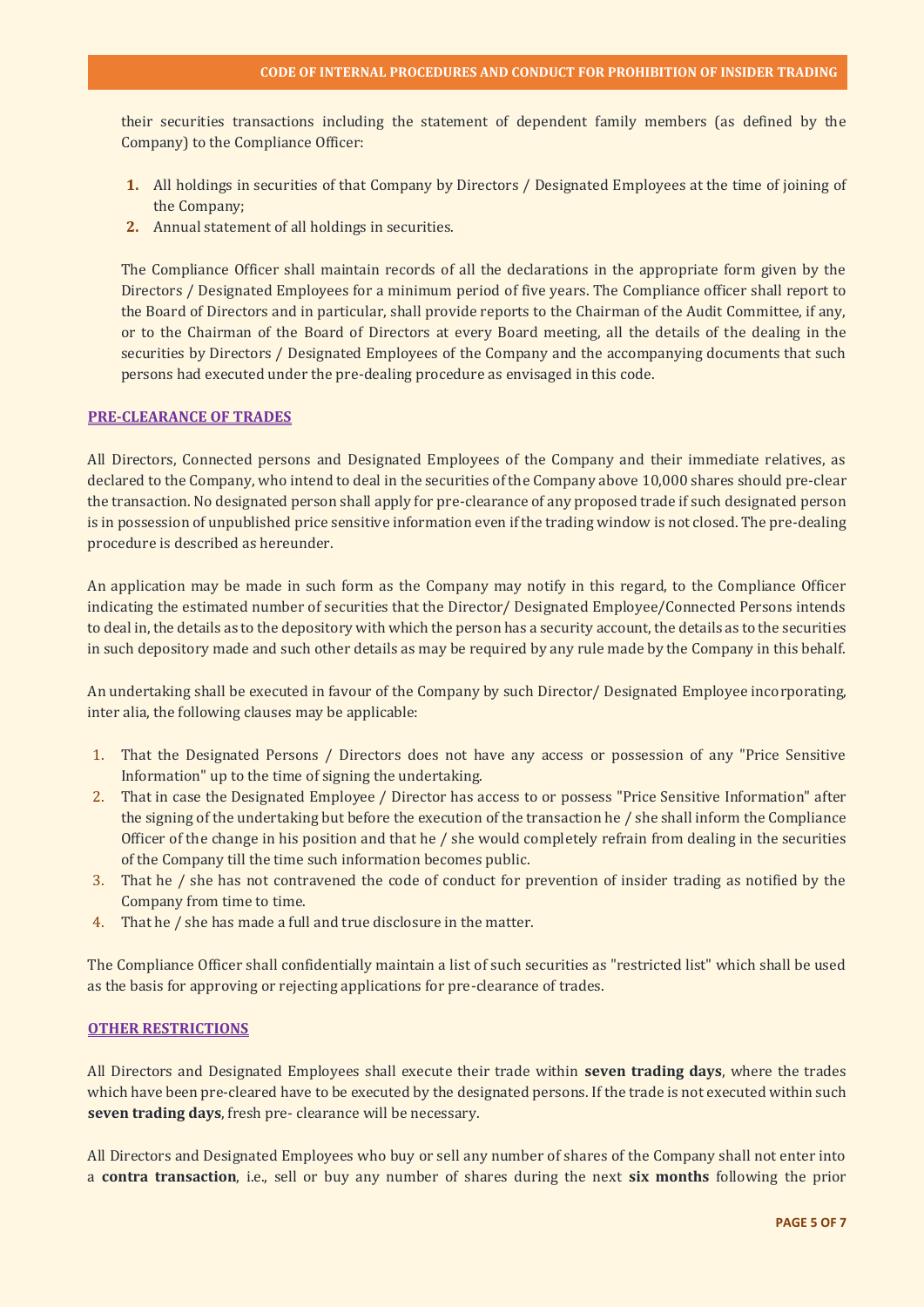transaction. The Compliance Officer may grant relaxation from strict application of such restriction for reasons to be recorded in writing provided such relaxation does not violate these regulations. If any contra trade is executed, inadvertently or otherwise, in violation of such restrictions, the profits from such trade shall be liable to disgorged for remittance to Board for credit to the Investor Protection and Education Fund administered by the Board under the Act.

All Directors / Designated Employees shall also not take positions in derivative transactions in the shares of the Company at any time. In the case of subscription in the primary market (initial public offers), the above mentioned entities shall hold their investments for a minimum period of 30 days. The holding period would commence when the securities are actually allotted. In case the sale of securities is necessitated by personal emergency, the holding period may be waived by the Compliance Officer after recording in writing his / her reasons in this regard. Provided such relaxation does not violate these regulations.

#### **CONFIDENTIALITY OF INFORMATION AND PROCEDURES TO BE ADOPTED**

All Factories / Depots / Departments etc of Blue Blends (India) Limited dealing in confidential information shall adopt and put in place suitable measures (which may include providing restricted access controls, passwords, firewalls, bio-metric access etc) to ensure that the confidential information in their possession does not get disseminated either directly, indirectly, covertly or overtly. Concerned head of the department shall be responsible to ensure that adequate security measures are implemented at all places which handle / deal in such confidential / unpublished price sensitive information either frequently or otherwise. All information shall be handled within the organisation on a need-to-know basis and no UPSI shall be communicated to any person except in furtherance of the insider's legitimate purposes, performance of duties or discharge of his legal obligations. Due regard to the role and function of the concerned employee shall be had before giving him access to unpublished price sensitive information, in addition to seniority and professional designation.

# **PENALTY FOR CONTRAVENTION OF CODE OF CONDUCT**

Any Director / Designated Employee who trades in securities or communicates any information for trading in securities, in contravention of the Code of Conduct may be penalized and appropriate action may be taken by the Company.

Directors / Designated Employees of the Company who violate the code of conduct shall also be subject to disciplinary action by the Company, which may include wage freeze, suspension, ineligible for future participation in employee stock Option plans, etc.

The action by the Company shall not preclude SEBI from taking any action in case of violation of SEBI (Prohibition of Insider Trading) Regulations, 2015.

# **REPORTING TO AUDIT COMMITTEE AND BOARD OF DIRECTORS**

The Compliance Officer shall provide a report to the Board of Directors through the Audit Committee with regard to implementation and operation of this Code periodically and at least once in every financial year.

#### **MAINTENANCE OF RECORDS AND REGISTERS**

The Compliance Officer shall maintain:

1. Register of Pre-clearance of trading of Securities and record therein the name and designation of the Director, Officer, Designated Persons submitting the application, date of the application, date & time of receipt of the application, nature of the transaction, number of securities, consideration value, name of the dependent family